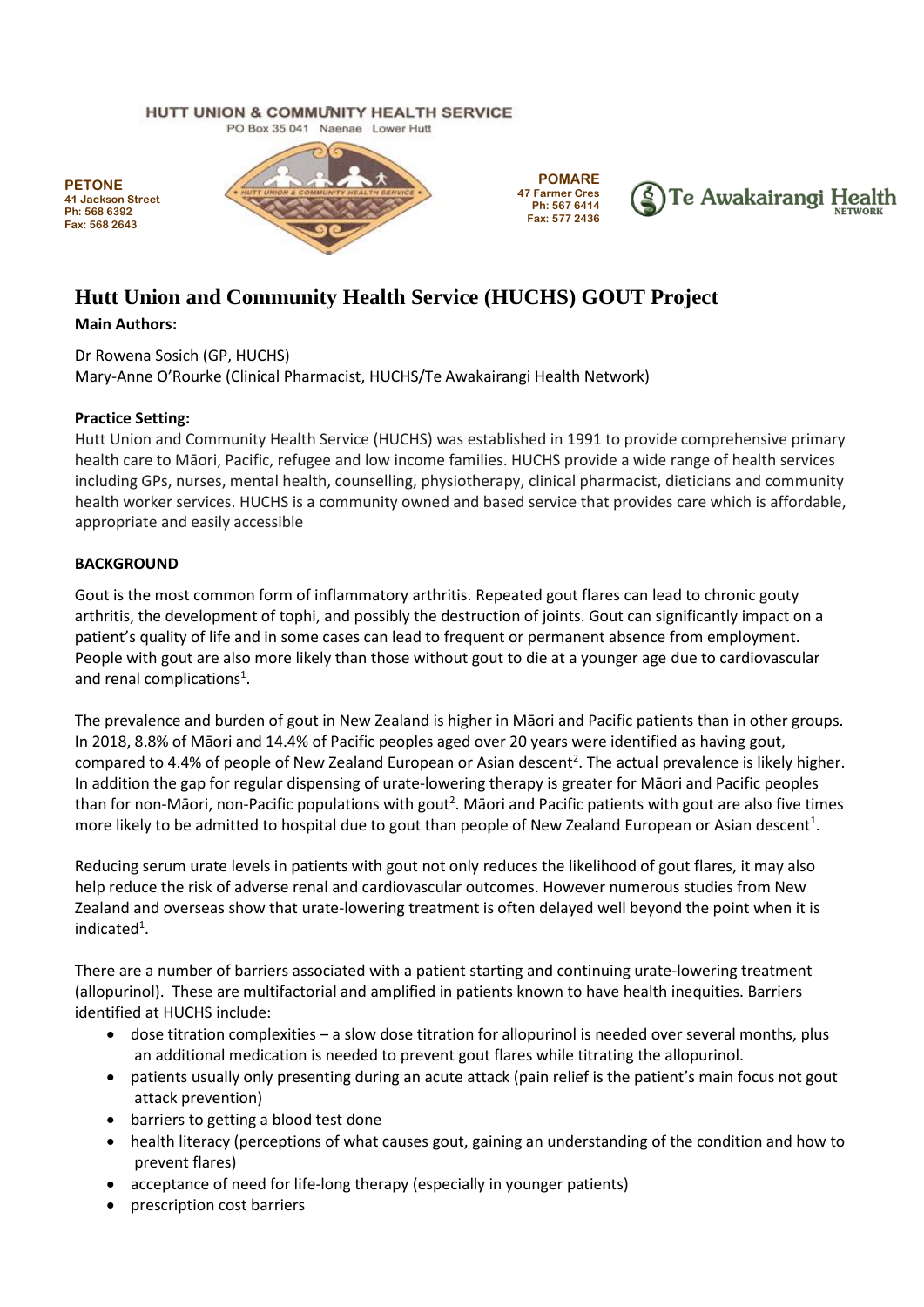• time pressure on prescribers (limited time to discuss the process of starting preventative treatment while also addressing the acute flare).

In New Zealand, two gout programmes - Own My Gout ((OMG) in the Counties Manakau region) and Gout Stop (Mahitahi Hauora PHE, across Northland DHB) - have implemented collaborative models of gout care (DHB funded). The GP prescribes a four-stage gout medication blister-pack that has been pre-loaded into MedTech, and the community pharmacies manage the dose titration (including monitoring uric acid levels using point-ofcare testing)<sup>3</sup>. Both programmes have been assessed as having achieved equity of access for Maori and Pasifika patients even with recognising the on-going challenges encountered - both programmes had around a quarter of enrolments drop out of the programme around the time the painful acute symptoms of gout have passed; 24% of Gout Stop patients do not collect their second prescription pack, and 27% of OMG patients do not have a second contact with the pharmacy recorded.

In late 2018, HUCHS, in the absence of dedicated funding for a gout programme, decided to implement an adaptation of the above programmes to assist patients with starting allopurinol and to standardise care. The approach was to set up an agreed process and to improve this process by undertaking frequent and timely cycles of reflection and adaptation, while at the same time educating staff and promoting best-practice in the management of gout.

### **METHODOLOGY**

The HUCHS lead general practitioner and clinical pharmacist reviewed various options for gout programmes and decided to develop an adaptation of the programmes already in implementation in New Zealand. Diana Phone (Counties Manakau) and Professor Bruce Arroll (Goodfellow Unit and Auckland University) were contacted for advice and permission to use parts of the programme developed in Counties Manukau.

The process (Gout Starter Packs) implemented at HUCHS for new patients starting on allopurinol included:

- HUCHS clinical pharmacist set-up four-stage gout medication blister-pack pre-loaded onto MedTech (each blister-pack had an increasing dose to facilitate dose titration)
- Doctor prescribes blister packs and provides education during consultation
- Doctor tasks clinical pharmacist (to provide follow-up education and monthly adherence checks)
- 3 monthly recall for uric acid and renal function set up (best-practice is to undertake monthly testing and up-titrate the dose accordingly, but this is unrealistic in the absence of point-of-care devices)
- Community pharmacy dispenses monthly blister packs (and invoices HUCHS for cost of this)
- Clinical pharmacist phones referred patients on a regular basis (usually monthly) and facilitates transition to regular prescriptions at the end of the 4<sup>th</sup> blister-pack.
- Available gout leaflets were used for education, plus a one-page instruction leaflet was developed (Appendix 1)

In addition, in 2019 an audit of all patients with gout with/without allopurinol was undertaken. The clinical pharmacist provided individualised advice for all patients on allopurinol with sUA levels > 0.36 mmol/L plus set up laboratory recalls for those who had not had an annual uric acid test. Specific patients were discussed with practice nurses and GPs and individual plan agreed (for discussion with the patient). Education on gout management was provided to prescribers and practice nurses (CME session).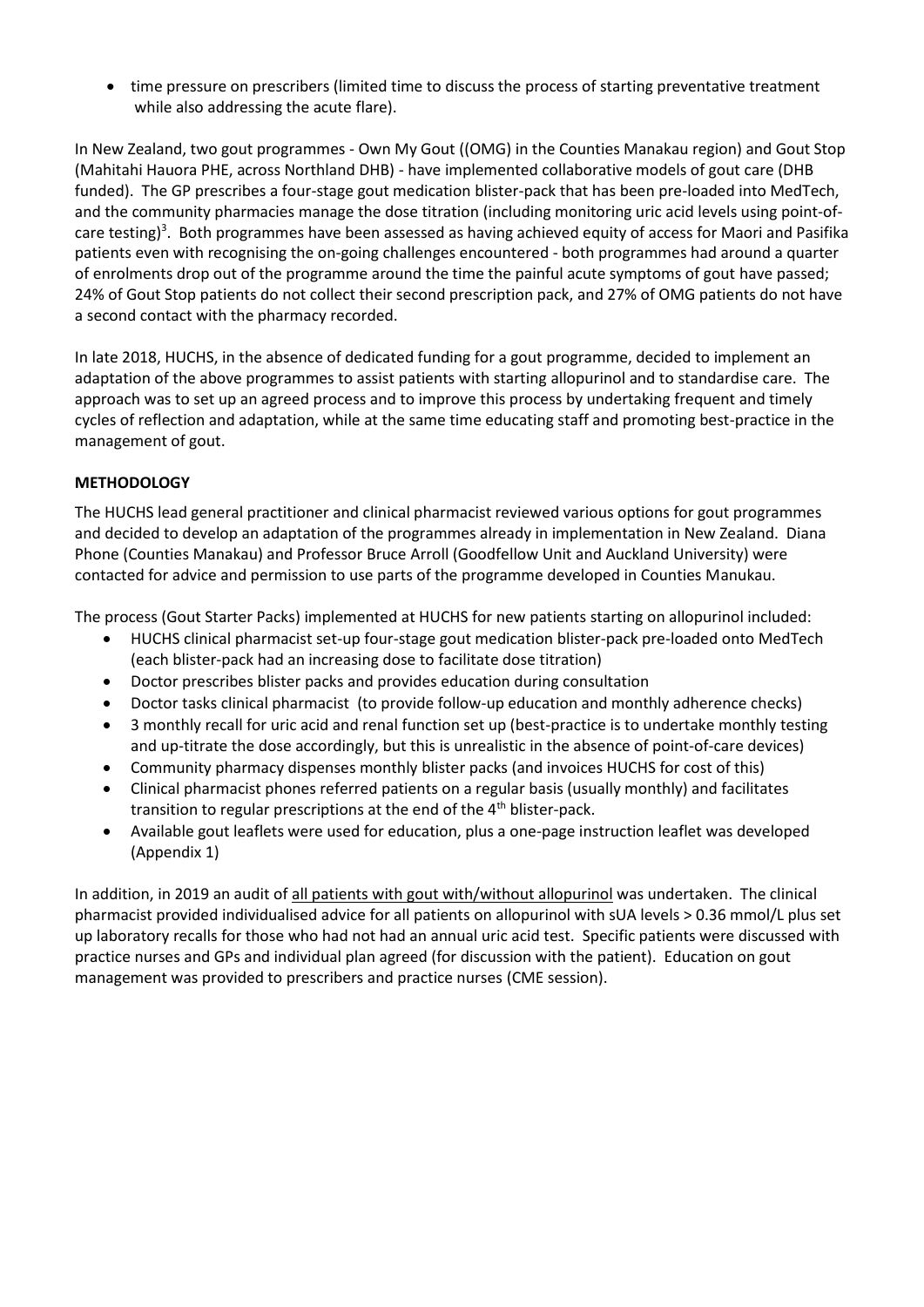#### **RESULTS**

#### **Gout starter packs:**

Prescribing using the packs started in early 2019 (after a brief trial period in late 2018). To date 44 patients have been prescribed allopurinol using the pre-set blister pack options:

- 16 patients (from early July 2020) are still in the process of collecting their packs (excluded from the analysis)
- 5 patients were excluded for various reasons (e.g. moved practices, gout diagnosis subsequently excluded)
- **23 patients** included in analysis

| <b>Patient demographics</b> |            |                         |
|-----------------------------|------------|-------------------------|
| Ethnicity                   | Pasifika   | 12/23<br>52%            |
|                             | Māori      | 9/23<br>39%             |
|                             | Indian     | 1/23<br>4.5%            |
|                             | Other      | 1/23<br>4.5%            |
| Gender                      | Male 15/23 | 15/23<br>65%            |
| Age                         | Range      | Average age: 50.5 years |
|                             | 26-75 yrs  |                         |

| <b>Audit measurement</b>                                | <b>Outcome</b> | Percentage                          |
|---------------------------------------------------------|----------------|-------------------------------------|
| Patients who picked up first allopurinol pack           | 23             | 100%                                |
| Patients who picked up 3 <sup>rd</sup> allopurinol pack | 21             | 91%                                 |
| Patients, who have continued treatment to date          | 15             | 65%                                 |
| (Sept 2020) including further dose titration            |                |                                     |
| Patients who had a pre-treatment uric acid test         | 20             | 87%                                 |
| Patients who had a follow-up uric acid test             | 16             | 70%                                 |
| Patients who had a follow-up uric acid test (who        |                | 76%                                 |
| also collected the 3 <sup>rd</sup> allopurinol pack)    |                |                                     |
| Patients referred for regular clinical pharmacist       | 12             | 52%                                 |
| follow-up                                               |                | Range: $1 - 5$ contacts             |
| Average uric acid (pre-treatment) *                     | $0.48$ mmol/L  | Range: 0.33-0.69                    |
| Average uric acid (post blister pack titration)         | $0.34$ mmol/L  | Range: $0.23 - 0.49$                |
| Average change in uric acid                             | 0.14           | ~30% reduction in average uric acid |
| Patients who have achieved the target sUA**             | 10             | 43%                                 |

\*Some patients had a uric acid test during the acute attack (which is known to be an unreliable time to undertake this test as the serum uric acid can drop during an acute attack

\*\* Target sUA is <0.36 mmol/L

In addition to contact with the clinical pharmacist, several patients were followed up by the HUCHS community health workers (including at least one home visit) and opportunistically by practice nurses (e.g. taking blood tests if patient visited the practice or during a home visit)

Community pharmacists provided advice to patients and on-going support when patients collected their gout packs. Although this was not formally measured it was evident that this was occurring as per discussions between the HUCHS clinical pharmacist with patients and/or community pharmacies.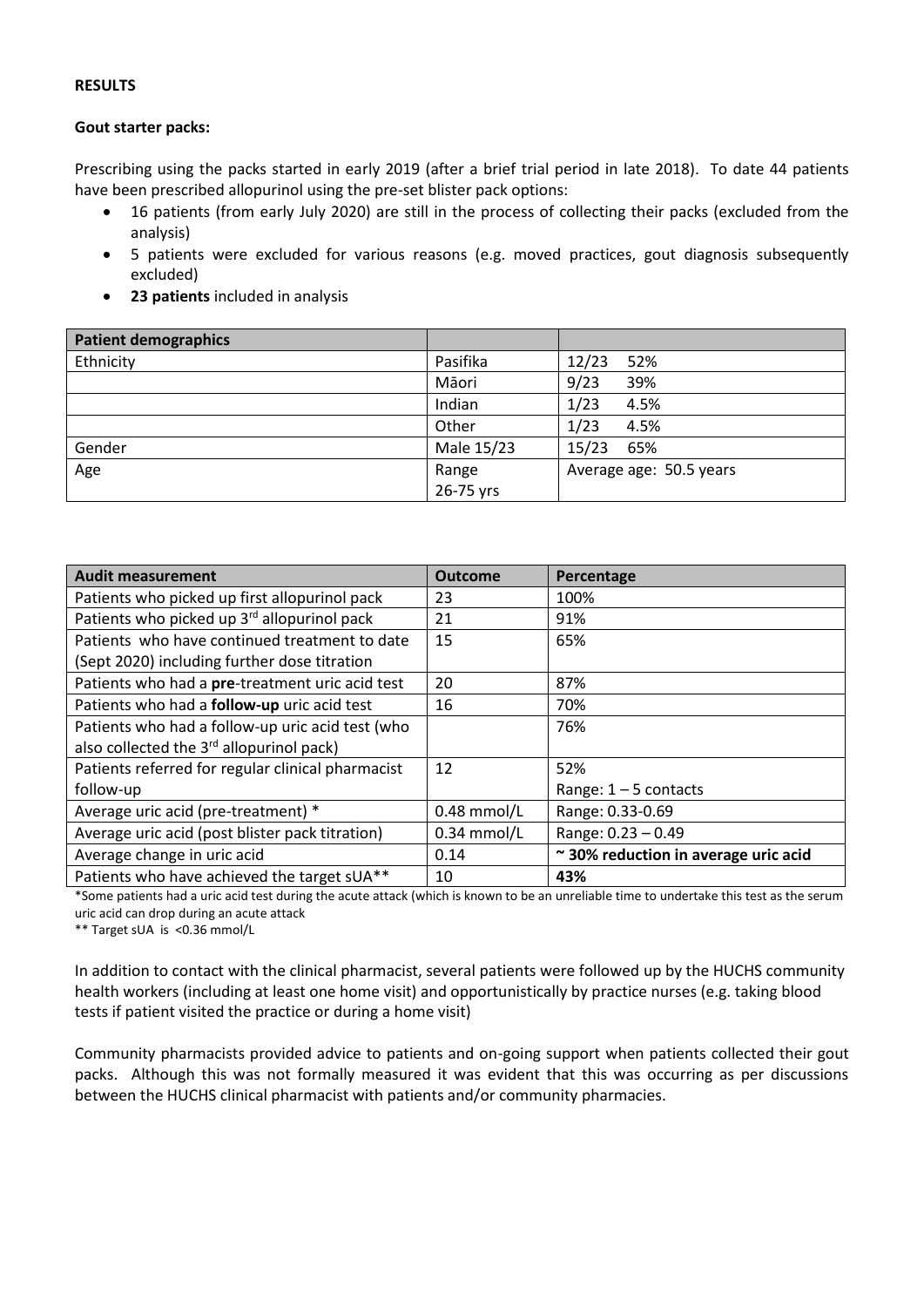#### **Practice-wide audit and follow-up of all patients on allopurinol:**

In addition to the gout starter packs, a practice-wide audit (at the start of 2019) identified all patients currently (or recently stopped) on urate-lowering treatment whose uric acid tests were above the target (0.36mmol/L) or who had not had an annual test:

- 74 patients were identified for follow-up, discussed with the relevant practice nurse/GP and a decision made as to the next steps to discuss with each patient
- 54 patients had annual uric acid blood test recalls added
- 18 patients had a gout READ code classification added

The aim of the above audit was to build on the gains made from previous audits and prescriber/practice nurse education.

Another repeat audit was undertaken in September 2020 and these results are listed below, providing comparisons across 3 audit periods. Note the Taita Medical Centre population (now part of HUCHS since late 2019) were excluded to ensure a more reliable comparison between years:

| <b>Audit period</b>                                                                               | 2015/16                              | Jan - Dec 2018                       | Sept 2019 - Aug 2020                                  |
|---------------------------------------------------------------------------------------------------|--------------------------------------|--------------------------------------|-------------------------------------------------------|
| <b>Total patient</b><br>with gout <sup><math>1,2</math></sup><br>(Read coded +/-<br>on treatment) | 514                                  | 371                                  | 427<br>(ex-Taita Medical Centre patients<br>excluded) |
| Patients on<br>prophylactic med                                                                   | 209 (total)                          | 219                                  | 288                                                   |
| (e.g. allopurinol)                                                                                | 41% of people with<br>gout diagnosis | 59% of people with<br>gout diagnosis | 67% of people with gout<br>diagnosis                  |
| sUA done within<br>audit period <sup>3</sup>                                                      | 83/209                               | 161/219                              | 190/288                                               |
|                                                                                                   | 40% had a test                       | 74% had a test                       | 66% had a test                                        |
| sUA result within                                                                                 | 48/209                               | 87/219                               | 97/288                                                |
| range $4$                                                                                         | 23%                                  | 40%                                  | 34%                                                   |

1. Counted as patients with a gout READ code and/or on allopurinol

2. Note- not all patients with gout reach the threshold for urate-lowering treatment

3. As a percentage of people on urate-lowering medication

4.Target range ≤ 0.36 mmol/L

#### **DISCUSSION**

The practice-wide gout audit results show that over the past 4-5 years HUCHS has seen a steady increase in the number of patients being started on urate-lowering medications to treat gout. In 2016, 209 patients were being treated, and this has climbed to 288 patients in 2020.

Even with increasing patient numbers, the percentage of people having an annual uric acid blood test has increased. Although this percentage dropped off in 2020, absolute numbers continue to increase (potentially the COVID lock down periods impacted on patients accessing laboratory services). The percentage of patients reaching the target uric acid level has also shown a significant increase since 2015/16 (with actual number of patients reaching the target uric acid level doubling).

In respect to outcomes from the HUCHS Gout Starter Pack (blister packs) initiative, these compare favourably with the outcomes from the OMG programme the HUCHS initiative was modelled on (recognising that the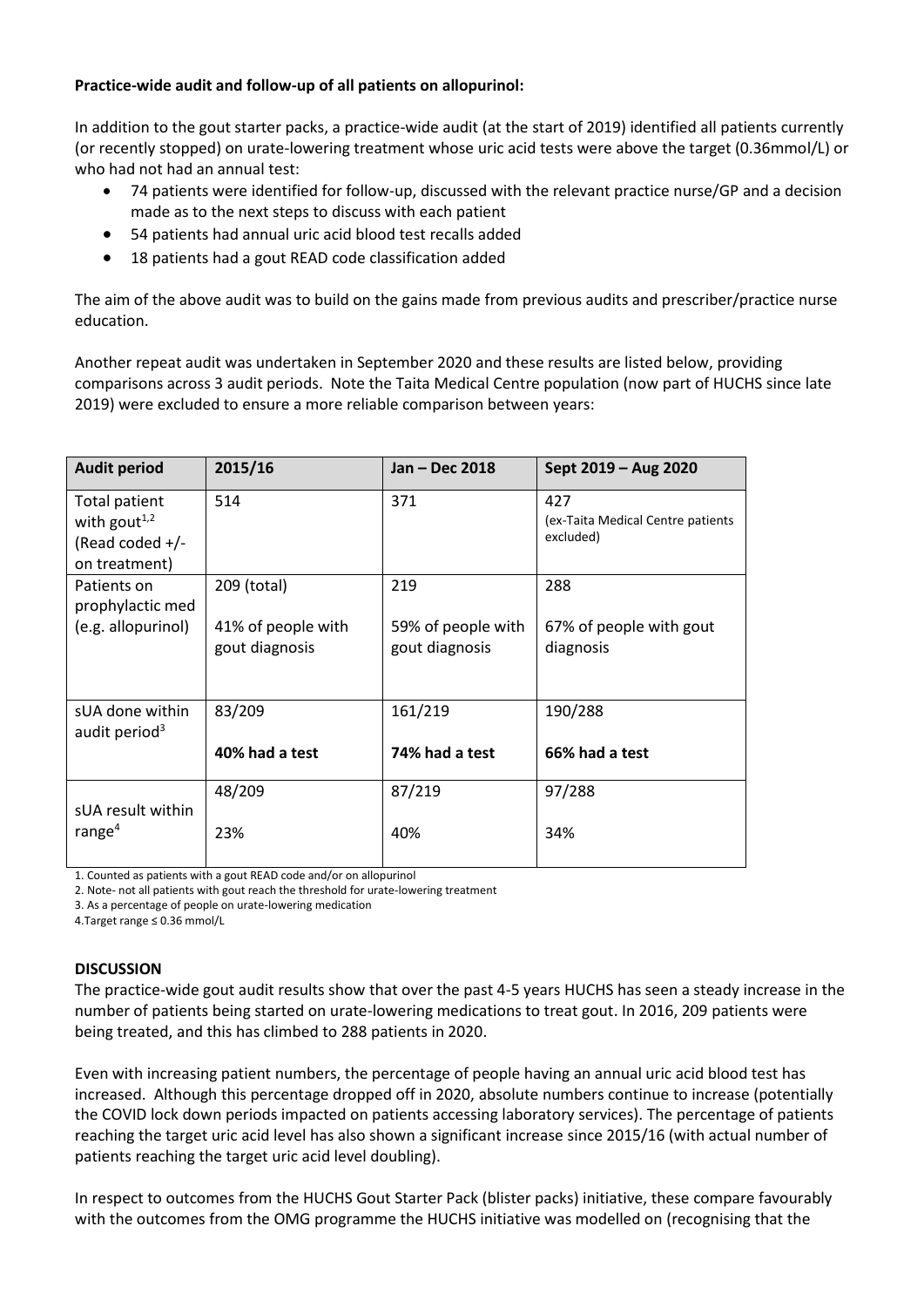OMG programme has a larger scope, has been in operation for 4-5 years in total, and has therefore enrolled significantly higher patient numbers).

The HUCHS Gout Starter Pack initiative showed a **30% reduction in average uric acid levels**, with 10/23 (**43%**) of these patients achieving the **target sUA < 0.36 mmol/L.** The majority of the patients who achieved the target were either of Māori or Pasifika ethnicity (80%).

The HUCHS initiative continues to make improvements as it progresses. For example, it was identified that as the Gout Starter Pack was not marked as being a long-term medicine on Medtech it was easy to overlook the need for on-going allopurinol when the patient requested their general repeats. The team agreed on an approach of adding allopurinol separately as a long-term medicine (with zero quantity) so it was obvious to any prescriber dealing with the repeat request that the patient also needed allopurinol.

The team has identified gaps where the initiative could be strengthened. For example, easy access to laboratory testing for monitoring uric acid has been a challenge (particularly in the context of health inequities and the recent COVID pandemic which has created additional barriers). Access to funded point-of-care uric acid testing either at the practice or the community pharmacy (which the patient must visit to collect their medicines) would help resolve this. The practice and in some cases the community pharmacies are covering the cost of the blister packing out of their own budgets – the Auckland/Northland initiatives had specific budget for this service allocated by their DHBs.

The HUCHS Gout Starter Pack initiative demonstrates that targeted and practice-driven programmes have the agility to customise processes and adapt quickly to meet the needs of both patients (in particular Maori and Pasifika) as well as prescribers, practice nurses and community pharmacists. The Gout Starter pack process is now well embedded into everyday practice at HUCHS and it is being used on an increasing basis by all prescribers (16 patients currently being up-titrated). An important strength of this initiative is that it has drawn on the expertise and skill of all members of the multiple disciplinary team to wrap care around the patient.

**With thanks to** Diana Phone (Counties Manukau) and Professor Bruce Arroll (Goodfellow Unit and Auckland University) for generously sharing information on their gout programme.

#### **References**:

1. Managing gout in primary care. Part 1 – Talking about gout: time for a rethink. bpacnz (April 2018). https://bpac.org.nz/2018/gout-part1.aspx

2. Health Quality and Safety Commission (HQSC) Atlas of Healthcare Variation Gout (updated 2020 with data 2012-2018)

3. Evaluation of Gout Stop and Owning My Gout management programmes. A final report for Arthritis New Zealand and its partners (28 Feb 202). Synergia Ltd. Accessed via [https://www.arthritis.org.nz/wp](https://www.arthritis.org.nz/wp-content/uploads/2020/07/Gout-Programmes-Evaluation-Report-April-2020.pdf)[content/uploads/2020/07/Gout-Programmes-Evaluation-Report-April-2020.pdf](https://www.arthritis.org.nz/wp-content/uploads/2020/07/Gout-Programmes-Evaluation-Report-April-2020.pdf)

**Appendix 1 (below)**